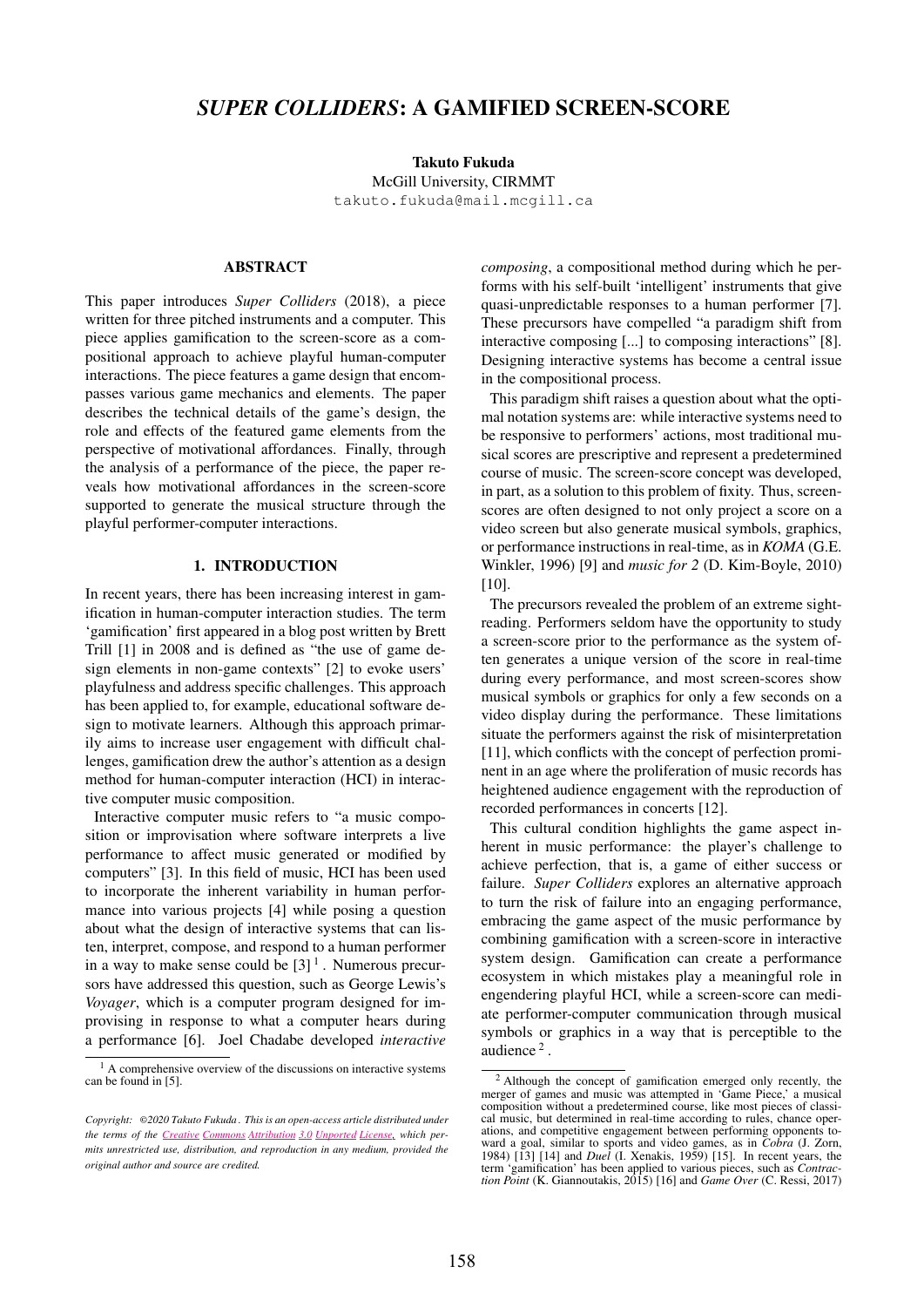This author's vision of integrating gamification with a screen-score raise two additional questions: which design elements engender playful performer-computer interactions in a piece using a gamified screen-score, and what musical structures and components emerge from these interactions? In this paper, the author reveals the design elements and their musical effects through the analysis of the game elements and a performance. The paper introduces the piece in the following order: (1) game design, (2) the identification of game elements from the perspective of motivational affordances, and (3) the analysis of a performance.

Additionally, the piece is a reflection of the author's artistic point of view, which is to integrate the enthusiasm of game-play with historically inherited compositional devices (e.g., fugato in counterpoint, modulations in tonal music, cyclic form predominantly in romantic music, etc.) into a single composition. To do this, the author introduced two approaches, (1) the use of a midi sequence data of Invention No. 1, BWV 772 (J.S. Bach) to determine initial contents on the screen-score, and (2) the use of a second-order Markov chain algorithm to transform the initial contents according to the performers' interventions. The first approach aimed to introduce the contrapuntal compositional devices in the Bach's music into the initial contents on the screen-score, thereby enriching the musical texture. The second approach was used to transform the initial contents on the screen-score according to the performers' enthusiastic game-play. Applying the two approaches, the piece was envisioned to unfold a course of music, in which, performer's interventions gradually overwrite the Bach Invention.

In Section 2, the game design is explained, including the game mechanisms (i.e., goals and rules) and actions of gaming components (i.e., performers, the gamified screenscore, the interactive computer system, and the secondorder Markov chain algorithm). Section 3 identifies elements that can afford players' motivational needs during a performance in light of a taxonomy of motivational affordances as an analytical framework. Section 4 focuses on the observation of musical structures and materials emerging from the interactions between performers and the identified elements. Section 5 presents an evaluation of the piece in light of the author's artistic objective, and future works to improve the game design for enriching the musical structure. In the conclusions section, the author emphasizes the importance of optimizing the difficulty level of challenges (i.e., blob behaviors) during a performance and the need to tune the Markov chain algorithm more effectively so that more engaging playful performer-computer interactions can be achieved.

## 2. GAME DESIGN IN *SUPER COLLIDERS*

*Super Colliders* is a game piece for three pitched instrumentalists or vocals with an audiovisual projection setup. The author aimed to design the piece in such a way that the player's desire to win the game results in an enriching musical performance. Therefore, while some music video games, such as *Guitar Hero* [18] and *Dance Dance Revolution*, are played by the haptic manipulation of a game controller, in this composition, the game is played by sound. A key approach was gamifying the 'scrolling score and fixed playhead' model in the taxonomy of animated scores [19]. This approach enabled the author to design a performance ecosystem in which the interactive computer system poses challenges as musical symbols, which the players must interact with to perform (Figure 1).

Indeterminacy is introduced to several levels as the instrumentation, duration, and detailed figure of contours that musicians play. There is no prescribed score or fixed musical sequence. Although performance instruction is provided, it does not specify when and what the performers must play during the game. It informs them of the general objective of the game and the attitude needed to meet challenges imposed by the interactive computer system. Performers are free to choose several musical parameters such as the desired playing technique, contour type, and dynamics for their performance.



Figure 1. Performance ecosystem in which the interactive computer system and players communicate using a screenscore

#### 2.1 Goals and rules

The players compete with each other in four rounds of the game. One grand winner is identified at the end of the game. To be the grand winner, a player must win the most rounds.

Players must earn 1,080 life points faster than other players to win each of the four rounds. They clash their avatars with blobs moving continually from left to right on the screen-score to earn life points. The players begin the game with 540 life points.

Players earn one life point per clash. However, all three players lose a point if all of them miss a clash. Therefore, there are two possible consequences of the game. One scenario is that one musician earns the most points, so he or she wins the round. Another option is an 'all dead' scenario, meaning all the musicians lose and the computer wins. Notably, the third round is designed such that a human performer always wins.

<sup>[17]</sup> in the field of interactive computer music. These attempts use a computer as an opponent against the human player in a game.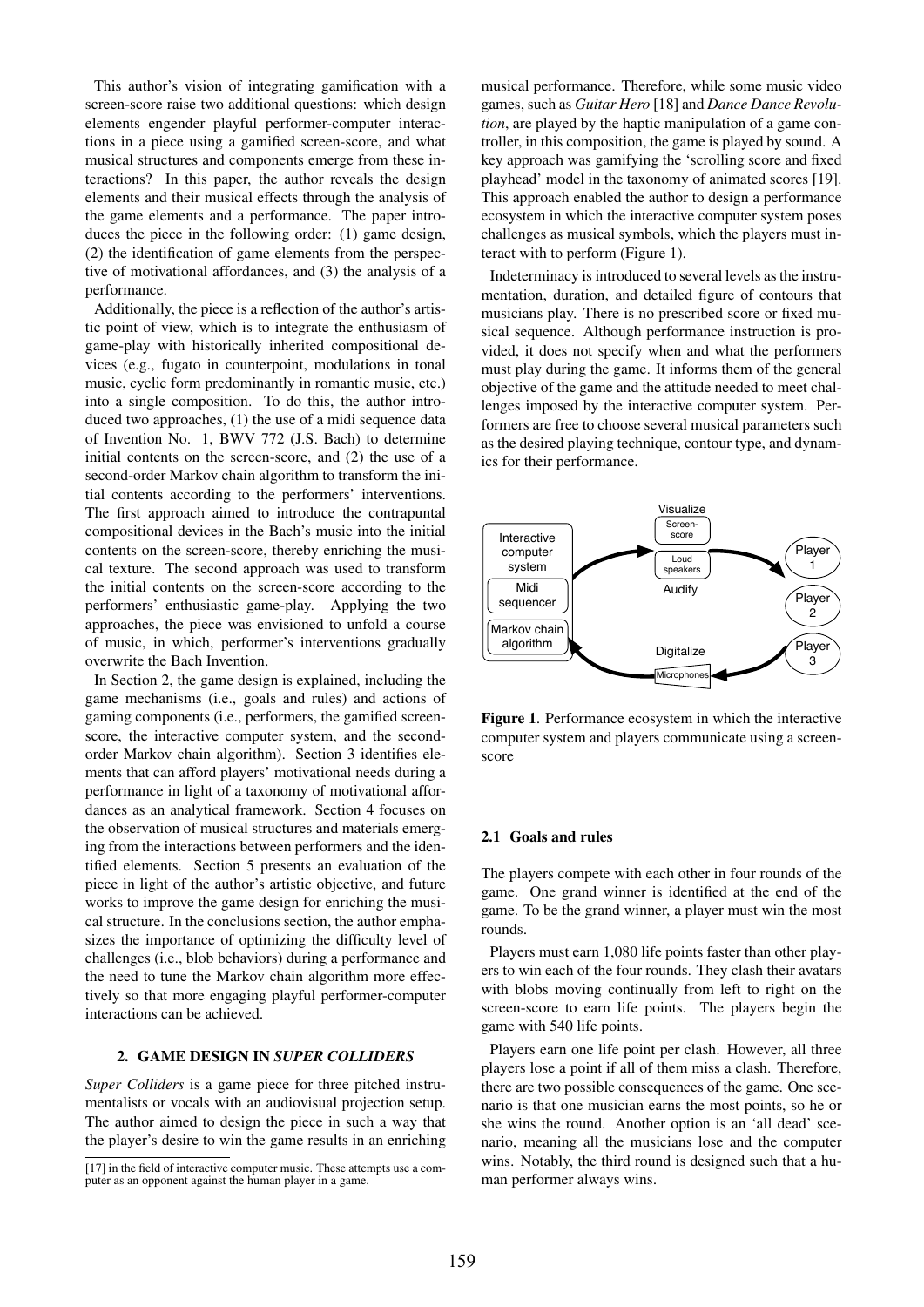## 2.2 Gamified screen-score

The term screen-score refers to the graphical or symbolic representation of music projected visually on a screen. This model typically shows musical notes (or symbols that represent musical information) moving from right to left and a fixed playhead. The notes are played when they overlap on the playhead.

In this piece, the 'scrolling score and fixed playhead' model [19] is gamified as mentioned previously. The musical notes on the scrolling score are replaced by moving blobs (orange rectangles and grey dots) that are representations of midi notes and 'targets,' which players must clash with their avatars, replacing the fixed playhead.

The gamified screen-score shows three types of elements: three musicians' avatars, three life-point indicators, and moving blobs (Figure 2). The three avatars are represented by three dots in different colors. Each avatar is labeled with a musician's name and positioned on the right side on the screen. The three life-point indicators represent the players' life points, and each indicator elongates to the top of the screen as the performer earns life points and drops toward the bottom of the screen as the player loses life points. The moving blobs represent musical notes in a midi file, as well as 'targets,' with which the avatars must collide to earn life points in the game.



Figure 2. Screen graphics showing three avatars on the right, three life-point indicators on the left, and target blobs moving from left to right.

The vertical position of each blob is mapped to the pitch parameter. The blobs appear in the order of musical notes in a midi sequence in every round, and the blobs move continuously from left to right except during the third round. During the third round, the blobs bounce up, down, left, and right. Although the blobs are still mapped to musical notes to determine the initial vertical position by the computer, the bouncing behavior makes it more difficult to associate the blobs with particular pitches.

### 2.3 How performers play the game

The piece allows two alternative setups. Either the musicians face the main gamified screen-score with their backs to the audience, or the players face the audience and look at monitor displays (Figure 3).

The performers control their avatars by performing ascending or descending glissandi quietly or loudly. The pitch change is mapped to the vertical position of the performers' avatars. Avatars move to the upper edge of the screen when the musicians play ascending pitch changes and to the bottom of the screen when they play descending pitch changes. The performers need to play the optimal length of the glissandi in the desired direction (up or down) at appropriate timings to adjust the avatar's position to the location of their target blobs.

Loudness is mapped to the horizontal position and the size of the avatars. The avatars are aligned on the right side of the screen when the performer plays silent or very quietly. The speed at which avatars move from right to left depends on how loudly the musicians play. The performers need to play loudly to clash against a blob with their avatar before other players hit it. The size of avatars enlarges as the performers play louder. The enlarged surface allows the avatar to clash with more blobs. This feature is intended to motivate players to perform louder so they can earn more life points.



Figure 3. Three string players facing a small monitor display with their backs to the main screen-score.

## 2.4 Interactive computer system design

The interactive computer system is effective when optimizing the challenges' difficulty to the commensurate level with the performer's skills. The computer system consists of two components: a midi sequencer and a second-order Markov chain algorithm. The midi sequencer sows the initial seed challenges, and the algorithm monitors the performer's ability and adjusts the difficulty level of subsequent challenges in real-time. The midi sequencer outputs midi notes from a preprogrammed midi sequence of the Bach's intention No. 1 as elements of the challenges. The system visualizes the midi notes as blobs on the screenscore.

The second-order Markov chain algorithm plays a key role in optimizing blob behaviors. These behaviors have a significant impact on the level of challenges posed to the performers. The algorithm continues tailoring the difficulty level according to the performers' history of successes since the beginning of the performance.

Another important role of the Markov chain algorithm is a contribution to achieving the author's artistic aim, performers' interventions that gradually override the Bach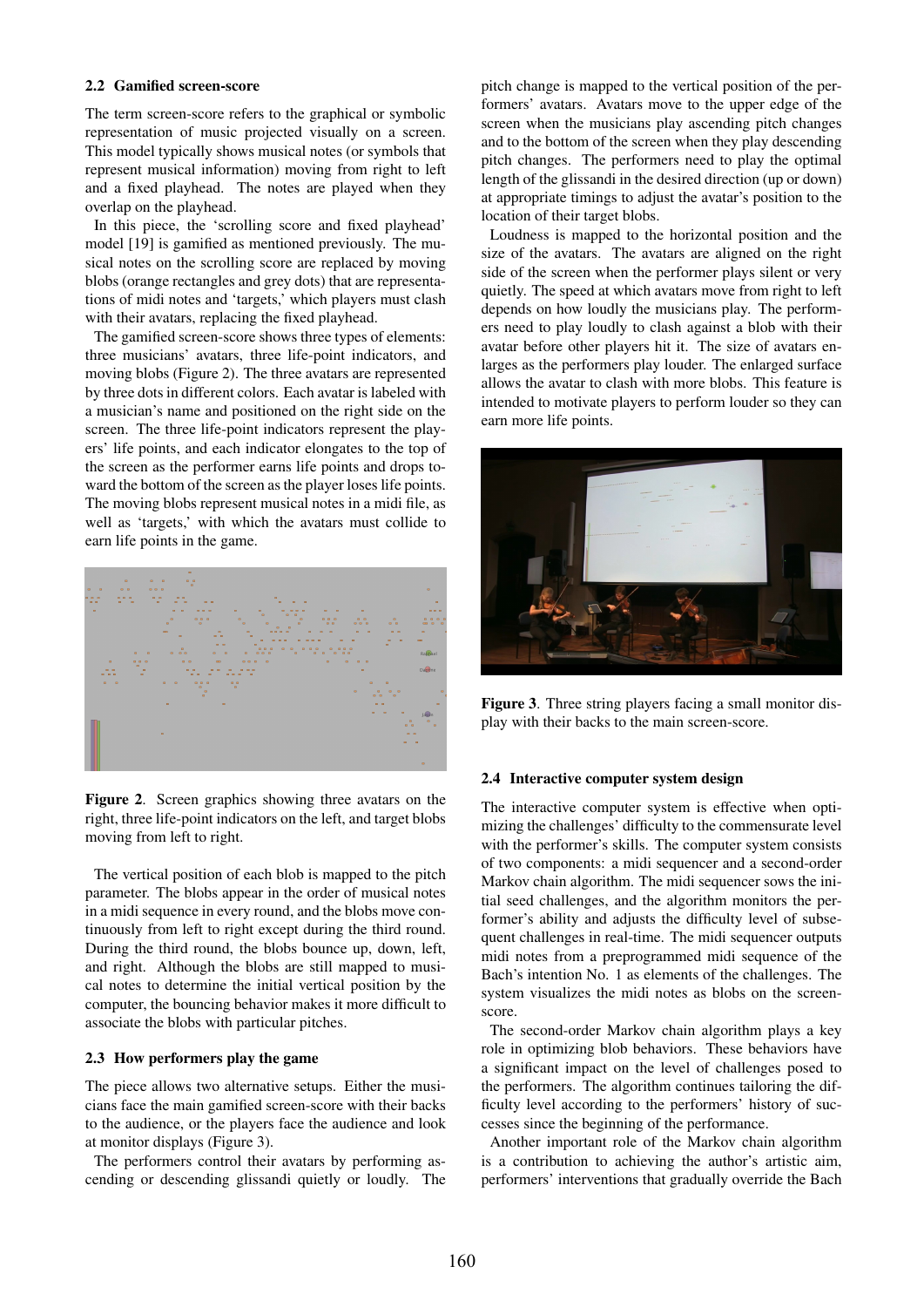Invention, mentioned in the end of Section 1. As the algorithm continues tailoring the difficulty level of the challenge, so does the algorithm overwrites the midi sequence of the Bach Invention with a more dissimilar sequence from the original.

The Markov chain algorithm's behavior changes in every round. During round one, the algorithm learns the moving blobs representing the musical notes in the Bach's intention No. 1. During the performance of the first round, the algorithm creates a state transition matrix (STM) that stores a weight of the probability of every pitch progression between three subsequently clashed midi notes, represented by blobs on the screen-score.

In the following rounds, the algorithm performs two tasks simultaneously: generating a blob sequence according to weighted random choices of the pitch progressions entered in the STM and renewing the weight of the probability based on the newly detected pitch progressions, represented by blob collisions. Notably, the STM is not flushed after every round but maintained for further renewal in subsequent rounds.

Progressions are detected in three different ways. During rounds one and three, they are detected when the moving blobs on the screen-score collide with avatars. During round two, they are detected when the moving blobs are missed by all avatars. During round four, they are detected when the blobs are intercepted and missed by avatars.

## 2.5 Implementation

A game system was implemented in Cycling '74's Max for audio signal processing and the playback of prerecorded sound files, as well as in the Processing programming environment for real-time visual processing. The system captures acoustic sounds from microphones and then streams the sounds to Max as separate audio signals in real-time. In a Max program, a sigmund˜ object tracks the pitch change, and a peakamp˜ object detects amplitude. The detected pitch changes and amplitude are mapped to the vertical and horizontal position of avatars, respectively, in a processing program.

The prerecorded sound files are classified into two different sound types: a drone sound and fragmentary sounds. While the drone sound is played in the background throughout all the rounds, the fragmentary sounds are triggered in response to each collision between the avatars and blobs. The fragmentary sounds are further subcategorized into two different types of sounds: piano-like sounds and synthetic attacks. The piano-like sounds are used to play a single pitch that each collided blob represents, thereby possibly reproducing the Bach Invention if all the blobs are collided in the order they appear in the first round. The synthetic attack is triggered each time a collision occurs, so that the synthetic attack sounds give the players and audience audible feedback of the collisions.

The piano-like attack sound was created by EXS24, a built-in synthesizer on the Logic digital work station. The synthetic attack sounds and drone sound were created by TAL-NoiseMaker, a VST plugin synthesizer used on Logic.

## 3. IDENTIFICATION OF GAME ELEMENTS FROM THE PERSPECTIVE OF MOTIVATIONAL AFFORDANCES

Zhang's article [20] proposes effective design principles for enjoyable human-computer interactions. According to the article, enjoyable human-computer interactions emerge when players' *motivational needs* are fulfilled by the *motivational affordances* of featured elements (e.g., life points and avatars) in a game. The term *motivational affordances* refers to "the properties of an object that determine whether and how it can support one's motivational needs." [20]. *Motivational needs* are users' psychological or social desires (e.g., autonomy and competence) that they want to be fulfilled. This hypothesis was applied in the context of gamification by Weiser *et al*. [21].

To this end, the author applies a taxonomy of motivational affordances [21] as an analytical framework to identify properties of concrete elements (e.g., life points and blob behaviors) in *Super Colliders* and clarifies what motivational needs these elements afford.

## 3.1 Motivational needs

Taxonomical research [20] and [21] identified the following motivational needs:

- *Autonomy* the desire to make decisions by themselves rather than being forced to follow a particular regulatory guideline;
- *Competence* the desire to acquire better skills through challenges that are "neither too easy (boredom) nor too difficult (frustration)" [21];
- *Relatedness* the desire to engage with others through, for example, recognition, acceptance, and being valued;
- *Achievement* the desire to demonstrate one's competence to others;
- *Affiliation and Intimacy* the need for other people's approval and the inclination toward secure and rewarding relationships, respectively;
- *Leadership and Followership* the desire to gain authority and impact, control, and influence others and the desire to support or be subordinate to a leader, respectively.

## 3.2 *Mechanics*

When *mechanics* help meet the aforementioned motivational needs, users perceive the experience as playful while interacting with a system. Therefore, these components are particularly relevant to interactive system design. The aforementioned study [21] identified six *mechanics*, which are defined as "possible means of interaction between a user and the system" that can help meet motivational needs.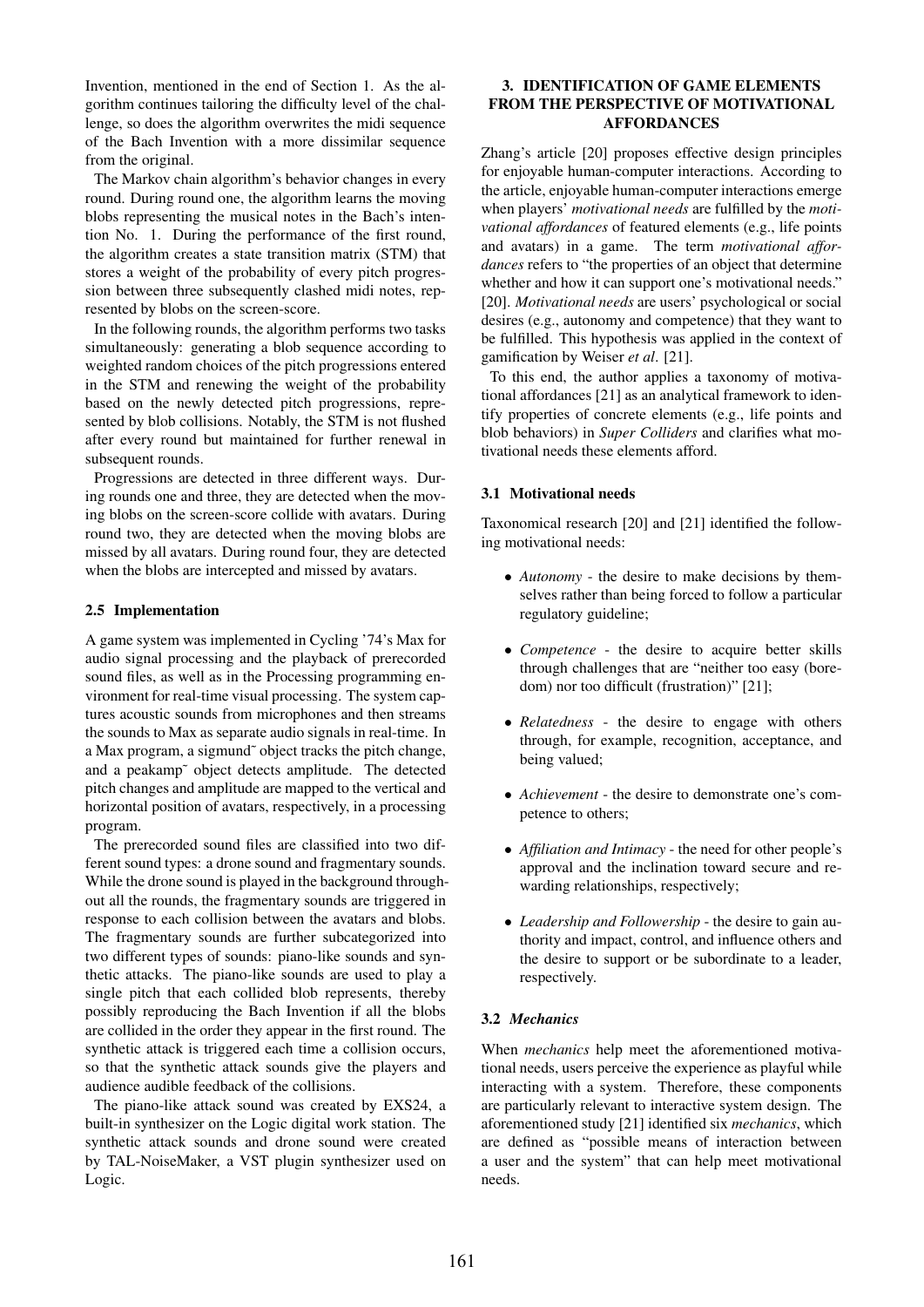- *Feedback* visual and aural information about the user's current actions. This mechanic can optimize users' actions and increases their motivation to achieve a goal.
- *User education* advice that compensates for the user's lack of knowledge and helps achieve a goal. This mechanic can fulfill the need for competence and, to some extent, satisfy the need for followership.
- *Challenges* something difficult to overcome, such as a task or quest. This mechanic fulfills the desire for competence.
- *Rewards* something valuable (e.g., life points or money) given in exchange for the user's accomplishment. Rewards can satisfy the need for achievement and competence.
- *Competition and comparison* competition is a situation where a player has to win a challenge against rivals. This mechanic can fulfill the player's need for achievement and leadership. Competition is often between players.
- *Cooperation* collaborative action with other players to achieve a goal. This mechanic can fulfill the desire for affiliation and leader-/followership.

## 3.3 Featured *Elements*

These *mechanics* (i.e., means of user-system interaction) can be implemented by various design components called *elements*. The term *elements* refers to specific tasks or objects that support *mechanics*, such as quests (for challenges), points (for rewards), and leaderboards (for achievement). Although Weiser *et al.* [21] identified seven types of *elements* as universal and context-free categories, this subsection explains the author's observations about how these *mechanics* are embodied as concrete *elements* for this piece in a context-specific way.

## *3.3.1 Feedback*

The featured *elements* for *feedback* are as follows:

- obedient avatars;
- responsive collision sounds.

Responsive avatars and collision sounds give players immediate visible and audible feedback regarding their performance on the screen-score. This feature satisfies the need for self-determination during the performance and, thus, can afford the need for *autonomy*. Importantly, the predictable reaction of musicians' avatars to their sounds gives musicians the possibility of gaining better control of their avatars. When the musicians are immersed in gameplay, this possibility affords the desire of *competence*.

## *3.3.2 User education*

The featured *elements* for *user education* are as follows:

- written instructions;
- rehearsals;
- rounds.

These *elements* complement the player's lack of knowledge regarding what is required in their performance and, thus, support the need for *competence*. If competence contributes to improving the performers' skills enough to win, user education can also help fulfill the need for *achievement*. The written instructions explain the concept of the piece and how to play it, thereby giving the performers a general understanding of the piece and helping them prepare for the performance. Rehearsals give performers the opportunity to learn how to play with the interactive computer system in action. They may conceive strategies to win the game, as well as contribute to musicality in the performance.

The rounds set up a heuristic process for performers during the performance. The rounds in this piece are designed similar to each other, with slight variations in rules and mechanisms. Thus, the rounds can be a learning opportunity where the performers develop their skills and interpretation further as the piece proceeds.

## *3.3.3 Challenges*

The featured *element* for *challenges* is as follows:

• moving blobs.

The players' task is to clash the moving blobs with their avatars. Succeeding at this task can satisfy the performers' motivational need for *competence*. This task requires performers to be alert to the visual information and virtuosity for agile responses to the time-sensitive nature of the blobs' behavior. The task needs to be optimized to strike a balance between boredom and frustration among players. In this piece, blob behaviors are the essential factor that controls the difficulty level of the challenges. A concrete example of the challenges is presented in Section 4.

#### *3.3.4 Rewards*

The featured *element* for *rewards* is as follows:

• life points.

This mechanic rewards the player's success in clashing with blobs and, thus, fulfills the need for *competence*. Since the life point indicators explicitly show the audience the player's success, this mechanic can afford the need for *achievement*. The concept of life points places players in a competitive mode in which each player's health is compared to other players, and it may be threatened enough to 'die' in the game. The concept of life points is a crucial element that engenders both competition and cooperation. While comparisons to others may predispose players to view others as rivals, the threat of 'dying' in the game could make them view others as strategic temporal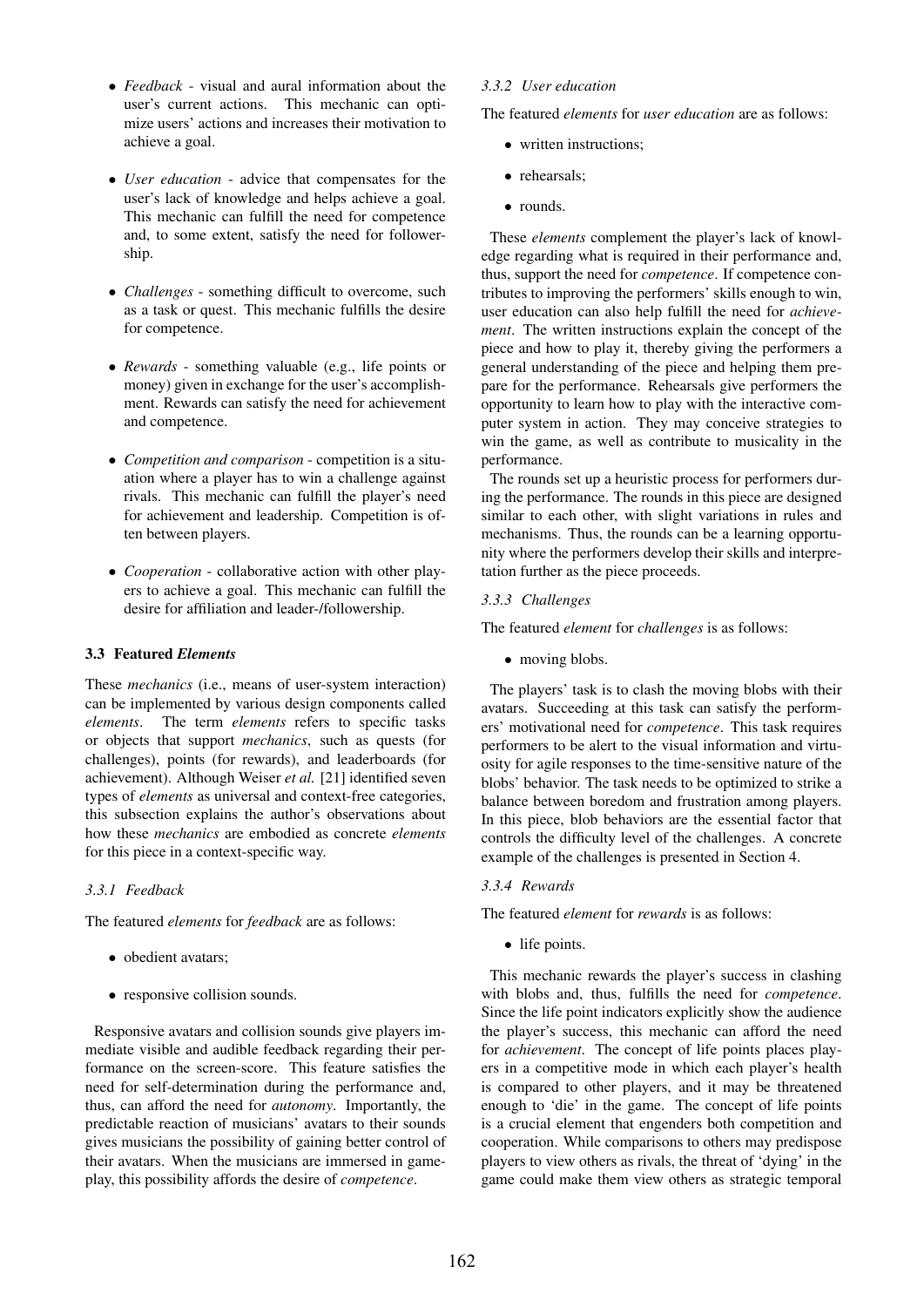collaborators to avoid 'dying' due to difficult challenges. Thus, this element can also satisfy the need for survival, which is related to *leadership and followership*.

## *3.3.5 Competition*

The featured *element* for *competition* is as follows:

• leaderboard.

The leaderboard announces the winner at the end of each round. After all four rounds have been played, the leaderboard announces the grand winner of the game to the audience. This element addresses the need for *relatedness* and *achievement*.

#### *3.3.6 Cooperation*

The featured *element* for *cooperation* is as follows:

• 'all dead' scenario.

The game can end with an 'all dead' scenario in which all players miss so many blobs that their life points are depleted. Although the players are primarily rivals, as only one player can win the game, this scenario gives players an incentive to cooperate and avoid missing blobs. Therefore, this element can satisfy the need for *leadership and followership* between ensemble members.

## 4. ANALYSIS OF A PERFORMANCE

This section describes an analysis of how the featured *element* of moving blobs affects the emergence of playfulness and musical results, referring to two video recordings of a performance by members (Vln I, Vln II, and Vla) of a professional string quartet, the Ligeti Quartet. The performance took place at Victoria Gallery Museum - Leggate Theatre at the University of Liverpool in UK on October 30, 2019. One of the recordings shows the performers and the screen-score on stage<sup>3</sup>, while the second recording shows the same performance, but only the screen capture of the screen-score is shown. It is noted that the electronic sounds were not played due to a technical problem in this performance. Thus, the performance will not be analyzed from the perspective of how the electronic sounds influenced the performers.

The studies on motivational affordances [20][21] suggest that playful human-computer interaction emerges when *motivational needs* are met, and *competence*, one of the motivational needs, is afforded at the highest level when the level of difficulty is commensurate with the performer's skills. Hence, it is suggested that the target scenario of the game is a 'close battle,' which means players, including the computer system, win fairly throughout the game with close life-point scores. Notably, moving blobs are the only variable *element* the system uses to adjust the difficulty of the challenges to the performer's skill level. Other *elements* are not designed as variable parameters that players' actions can influence. Therefore, blob behaviors appear to be the most essential *element* that sways the emergence of playfulness in this piece.

There is, unfortunately, no way to compare the final lifepoint scores of the performance, as the precise life-point data were not recorded. However, the approximate life points on a video recording of the screen-score are available. Additionally, since close battles result in a longer round, it is possible to infer the closeness of the battle by comparing the duration of each section in the performance. This comparison reveals how close the battles were indirectly.

Therefore, the analysis focuses on the following:

- how many times each performer won throughout the performance;
- how long each round lasted in the performance.

The author's analysis illuminates the influence of blob behaviors on the time structure and choice of the following parameters:

- playing techniques techniques used to play instruments, such as normal bowing, pizzicato, and tremolo;
- contour types types of phrases, such as linear, leaps, and accelerando;
- dynamics loudness of the performances, such as fortessimo and pianissimo;
- ensemble a musical unit built by a performance of more than one player.

The following subsections describe the author's observations of how the blob behaviors affected the performers' choice in each round.

## 4.1 Round one

#### *4.1.1 Game-end conditions*

This round ends when one of the following game-end conditions is met:

- when one player reaches the maximum life points (i.e., 1,080 points);
- when the sequence data ends;
- when all players die.

## *4.1.2 Blob behavior*

The blobs move from left to right on the screen in the order of musical notes in the preprogrammed sequence data of the Bach Invention. The speed of the blobs are constant, and it takes them approximately seven seconds to arrive at a point where the avatars can intercept them. The blobs are widely spread out vertically, and it is reasonably difficult to capture all the blobs.

<sup>3</sup> The video recording is available at [https://vimeo.com/](https://vimeo.com/382978696.) [382978696.](https://vimeo.com/382978696.)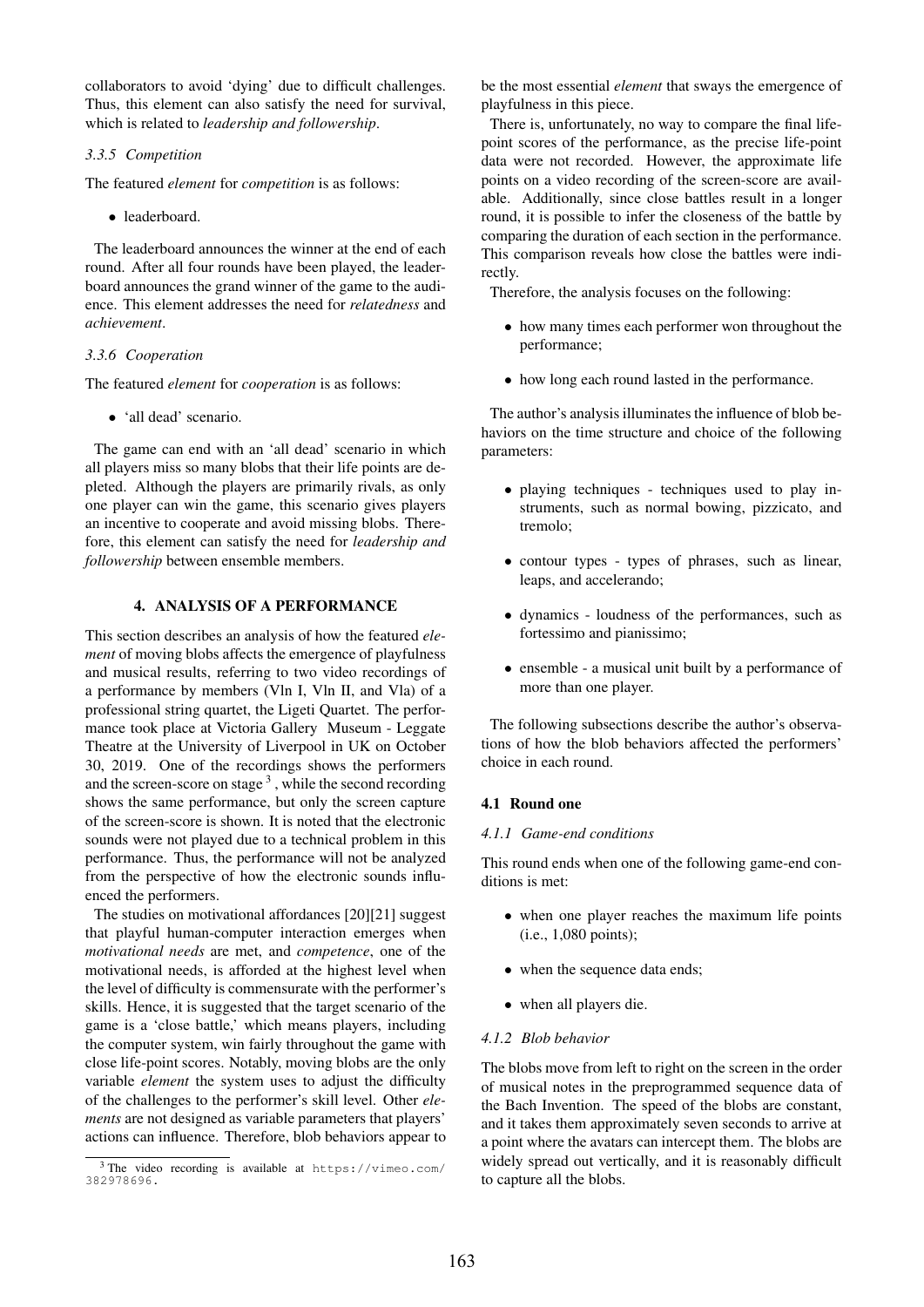

Figure 4. Widespread blob behavior in round one.

#### *4.1.3 Performers responses*

The blob sequence ended before any of the performers were able to win the first round by earning 1,080 points. Therefore, the second violinist, who earned the most life points during the round, was considered the winner. The end scores of all the players were low and close to each other. This result suggests that if the blob sequence had lasted longer, they all might have died. The round lasted for 55 seconds.

## *4.1.4 Musical results*

Structurally, the round was separated into three sections: (1) before the moving blobs arrived in the vicinity of the avatars, (2) after the arrival of the moving blobs, but before all the blobs passed, and (3) after all the blobs had passed. Three playing techniques were observed: normal bowing with pizzicato during the first section, normal bowing with tremolo and pizzicato during the second section, and normal bowing during the third sections. Three contour types were also observed: a quick and short scaler phrase, long linear glissandi, and accelerating repeating notes. Four levels of dynamics were found. During the first and third section, the dynamics floated between piano and mezzo piano. During the second section, the dynamics rose to the range between mezzo forte and forte. Two ensemble units were found. The first ensemble unit was at the beginning of the first section, where the viola and violin II played a contrapuntal phrase together<sup>4</sup>. When the viola was performing an ascending phrase, violin II played an inversed descending phrase fairly concurrently. Another ensemble unit was in the third section, during which the viola and violin II played a cadence in collaboration<sup>5</sup>.

## 4.2 Round two

### *4.2.1 Game-end conditions*

There are two game-end conditions, as follows:

- when one player reaches the maximum life points (i.e., 1,080 points);
- when all players die.

Similar to round one, in round two, the players are challenged to earn more life points than the other players. However, the round continues until one player achieves the maximum number of life points (1,080 points). This is different from round one, which ends when the fixed blob sequence concludes, regardless of the player's life points.

#### *4.2.2 Blob behavior*

The moving blobs drew linear arrays during this round. These array forms were the result of the Markov chain algorithm optimizing blob progression. The linear arrays mean that the avatars engaged in less vertical movement to collide with blobs during the preceding round. As a result, the algorithm entered a higher weight in the repetition of the same pitches in the STM (see Section 2.4 for more details.)





#### *4.2.3 Performers' responses*

The round ended in an 'all dead' scenario occurred and no one won. The round lasted for 2 minutes and 24 seconds, which seems to be the longest round of the piece. The long duration of the second round suggests that, although all the players died, the players had a close battle with each other, as well as with the interactive computer system. This further indicates the blob behaviors were optimized as intended.

#### *4.2.4 Musical results*

Structurally, the round was divided into two sections: (1) before the moving blobs arrive in the vicinity of the avatars and (2) after the arrival of the moving blobs.

Four playing techniques were found: normal bowing and pizzicato during the first section and normal bowing, tremolo, pizzicato, and overpressure during the second section. Four contour types were also observed: a quick and short scaler phrase, long linear glissandi, repeating short notes, and accelerating and repeating notes. Four dynamic levels were found. The first drew the gradual dynamic change from piano to forte toward the second section. The second section showed a louder dynamic range between mezzo forte and forte. One ensemble unit was found. At the beginning of the first section, the viola and violin II played a heterophonic unit  $6$  in which the

 $\sqrt[4]{10 \cdot 19}$  in the video

 $51:01$  in the video

 $61:10$  in the video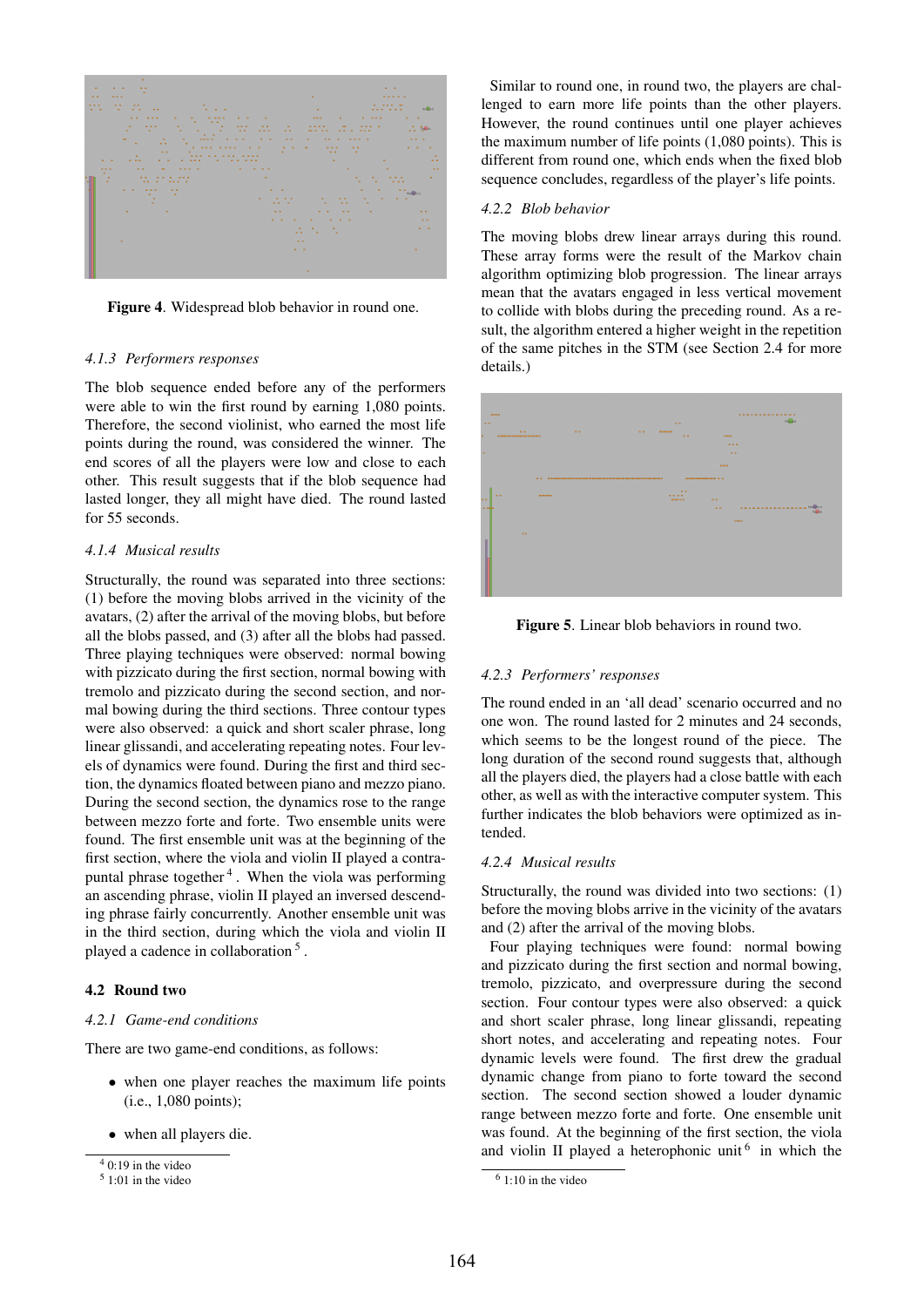viola first played a glissando, delineating a swell in pitch. Next, violin II played an ascending scale to the same pitch as the highest pitch that the viola had just played, drawing a shadow of the viola's part.

## 4.3 Round three

## *4.3.1 Game-end conditions*

There is only one game-end condition in this round:

• when one player reaches the maximum life points.

## *4.3.2 Blob behavior*

The third round is comprised of different blob behaviors from other rounds in two ways. First, the round introduces the concept of gravity for the blobs' motions. Unlike other rounds, the blobs gradually fall to the bottom of the screen, then bounce back to a slightly lower height than their original position. After repeating the bounce several times, the blobs gradually stay at the bottom of the screen. Second, the round restricts the space within which the blob can move. In the other rounds, the blobs move away and off the screen, but in the third round, they bounce back at the frame of the screen-score. As a result, once the blobs appear, they remain on the screen-score until clashed by the avatars. Therefore, this round guarantees that one performer wins by preventing an 'all dead' scenario from occurring, but this type of blob behavior may deflate the value of rewards (i.e., life points). The Markov chain algorithm is used to determine the initial vertical position of the blobs. However, the optimization seems irrelevant in this round as all the blobs remain within view of the players.





#### *4.3.3 Performers' responses*

Violin II won the third round, but it was a close battle, as violin I's final life points were extremely close to violin II's. The round lasted for 1 minute and 48 seconds.

## *4.3.4 Musical results*

Structurally, the round was divided into three sections. The borders between these sections are, unlike the other rounds, not according to the blob's horizontal positions, such as one division when the blobs arrived in the avatars' territory and another when passing from the territory. The vertical position seemed to have more influence. The first section was mainly played by several quick, short glissandi. This suggests that the players were eager to reposition their avatars to the hight of their target bouncing blobs. The second section was mainly performed by pizzicato. This suggests that the players were motivated to intercept several blobs at every pluck, as one pluck of the pizzicato results in a quick pop of the avatar further to the left than normal bowing. If several blobs are on the path of the avatar, this playing technique helps the player clash with multiple blobs. The third section was played by normal bowing with which the players drew gradual increments of loudness to the end of the round. The change in playing techniques from pizzicato to normal bowing seems to have less impact on the competition and contributed to drawing a tutti at the end of the round.

Three playing techniques were found: normal bowing and pizzicato during the first section and normal bowing, tremolo, and pizzicato during the second section. Three contour types were observed: quick and short glissandi, repeating short notes played by pizzicato or normal bowing, and irregular rhythmic step-wise motions. Three dynamic levels were also found. The entire round showed a gradual increase in the dynamic level from mezzo forte to forttessimo. One potential ensemble unit<sup>7</sup> was found. All the instruments together intensified the loudness and created a tutti until the end of the round. However, it is unclear whether this musical effect was the performers' intentional choice or an incidental emergence influenced by the game system.

#### 4.4 Round four

### *4.4.1 Game-end conditions*

There are two game-end conditions, as follows:

- when one player reaches the maximum life points;
- when all the players die.

## *4.4.2 Blob behavior*

The blob behaviors show an intermediate property between the widespread sequence in the first section and the linear arrays in the second round. This is because the Markov chain algorithm weights the likelihood of successfully clashed blobs during the first round and missed blobs during the second round. As a result, the difficulty level of the blob behavior is supposed to be higher than in, for example, round two. In addition, the speed of the moving blobs gradually increases over time. This also heightens the difficulty of intercepting them since the blobs pass by momentarily as their speed increases.

### *4.4.3 Performers' responses*

The 'all dead' scenario occurred, and the round lasted for 56 seconds, which suggests that the challenge was too difficult.

 $7$  from ca.5:09 to 5:27 in the video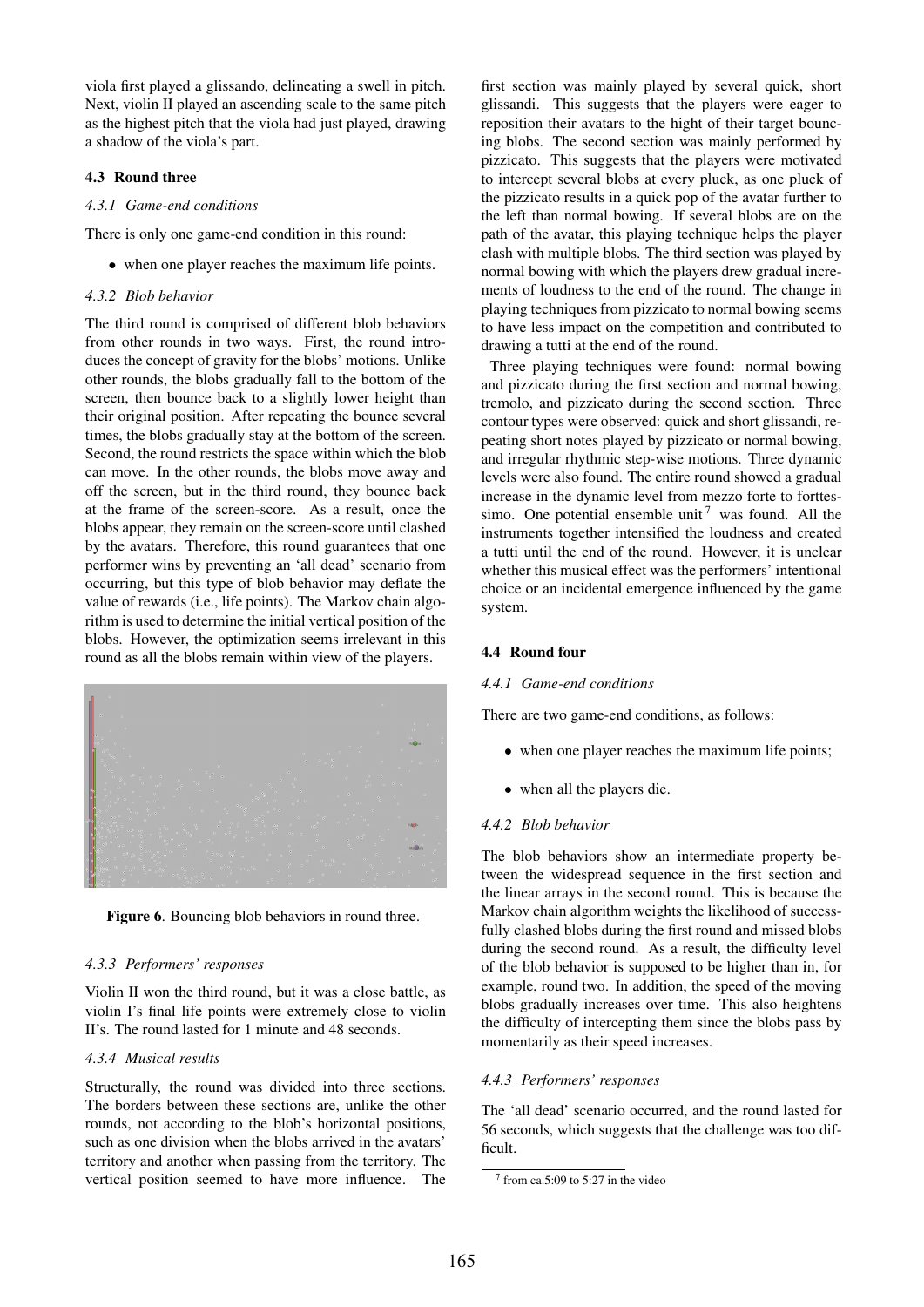

Figure 7. Blobs showing an intermediate property between linear arrays and a widespread constellation in round four.

#### *4.4.4 Musical results*

Structurally, the round was divided into two sections. During the first section, before the arrival of the blobs, the performers played a fugato. The second section was mainly performed by normal bowing. This choice was optimal for adjusting the height of their avatars to their target blobs.

Two playing techniques were found: normal bowing during the first section and normal bowing, tremolo, and pizzicato during the second section. Two contour types were observed: quick and short glissandi and repeating short notes played by pizzicato or normal bowing. Two dynamic levels were found: mezzo forte during the first section and forte during the second section.

One ensemble unit was observed, a fugato  $8$  at the beginning. Since strict phrasing rules, such as a fugato, do not normally contribute to adjusting an avatar's position to the ideal height for clashing with the blobs, performing the fugato seems to be for the purpose of enriching the music rather than gaining a strategic advantage in the game. It is worth mentioning that the phrasal material of the fugato was a short and quick step-wise motion used as a component in the ensemble unit performed at the beginning of the first round. This shared material draws a link to the historically recognized cyclic form.

#### 4.5 Discussions

The analysis illuminates the influence of the featured blob behaviors on two different aspects of the music performance: competitiveness and the emergent musical structure. Competitiveness is related to performer's engagement with the game aspect of the music, while the emergent musical structure is related to performers' contributions to the form and components in the music.

For competitiveness, the result of the performance highlights the importance of the avatars' responsiveness to be equal across all the performers. The video recording shows that the second violin's avatar pops further left than other avatars with similar dynamics. This implies that the amplitude mapped to the horizontal position of the avatar was increased somewhere between a microphone and the screenscore. This flaw gave the second violinist an unintentional advantage to intercept the moving blobs earlier than other performers.

In addition, the result of the performance brings into question the effectiveness of the Markov chain algorithm in optimizing the difficulty level of the blob behaviors. As mentioned above, close battles are a crucial component of engendering playfulness in game-play. However, the analysis reveals a strong deviation in the results of the game. The second violin won twice, and the 'all dead' scenario occurred twice. Neither of the other two players won a round. It is remarkable that the rate of victories by the computer against human players was even. This result suggests that the challenge was optimal for the three performers playing against the computer as a group. Furthermore, the longer duration of the second round indicates that the Markov chain algorithm's optimization of the blob behaviors was effective to some extent. However, the challenge is not balanced between the three players. One prospective modification for this problem is to implement some kind of functionality to impose different levels of challenges to each of the three musicians, which means introducing the concept of handicapping in some way such as decreasing the input gain of an advanced player.

Regarding the emergent musical structure, it became clear that the moving blobs often resulted in dividing a round into at least two sections, before and after the blobs arrived in the avatars' vicinity. During the former, the musicians performed some complex units in collaboration, such as inversed contours (in round one) and a fugato (in round four). The moment before the arrival of the moving blobs seems to have been 'free time' for the musicians.

In contrast, after the moving blobs arrived in the avatars' vicinity, the performers chose to play more favorable materials with advantageous dynamics for winning the game rather than performing a complex musical unit as an ensemble. It tended to draw a clear border between the section before and after the moving blobs arrived in the avatars' vicinity. This observation suggests that there might be compensation between the risk of defeat and musical freedom. If this hypothesis is proven to be reasonable, competition might not be always the most effective gamification archetype to invoke playful interactions between human players and a computer.

It is remarkable that, in the third round, the border between the section one and section two was not divided according to the horizontal proximity between the moving blobs and the avatars. Instead, the border emerged from the choice of playing techniques that were advantageous for clashing the dense area of blobs near (and not moving away from) the bottom of the screen-score. Although all the players changed their choice of playing techniques, the timing of their changes was not as synchronous as the change from the first to the second section in other rounds. This lessened the clarity of the border and created a gradual transition. This example suggests that blob behavior influenced the musical structure.

Additionally, the transition from section two to section three in round three seems less relevant to winning the game. The author hypothesizes that this transition was the

<sup>8</sup> from 5:47 to 6:00 in the video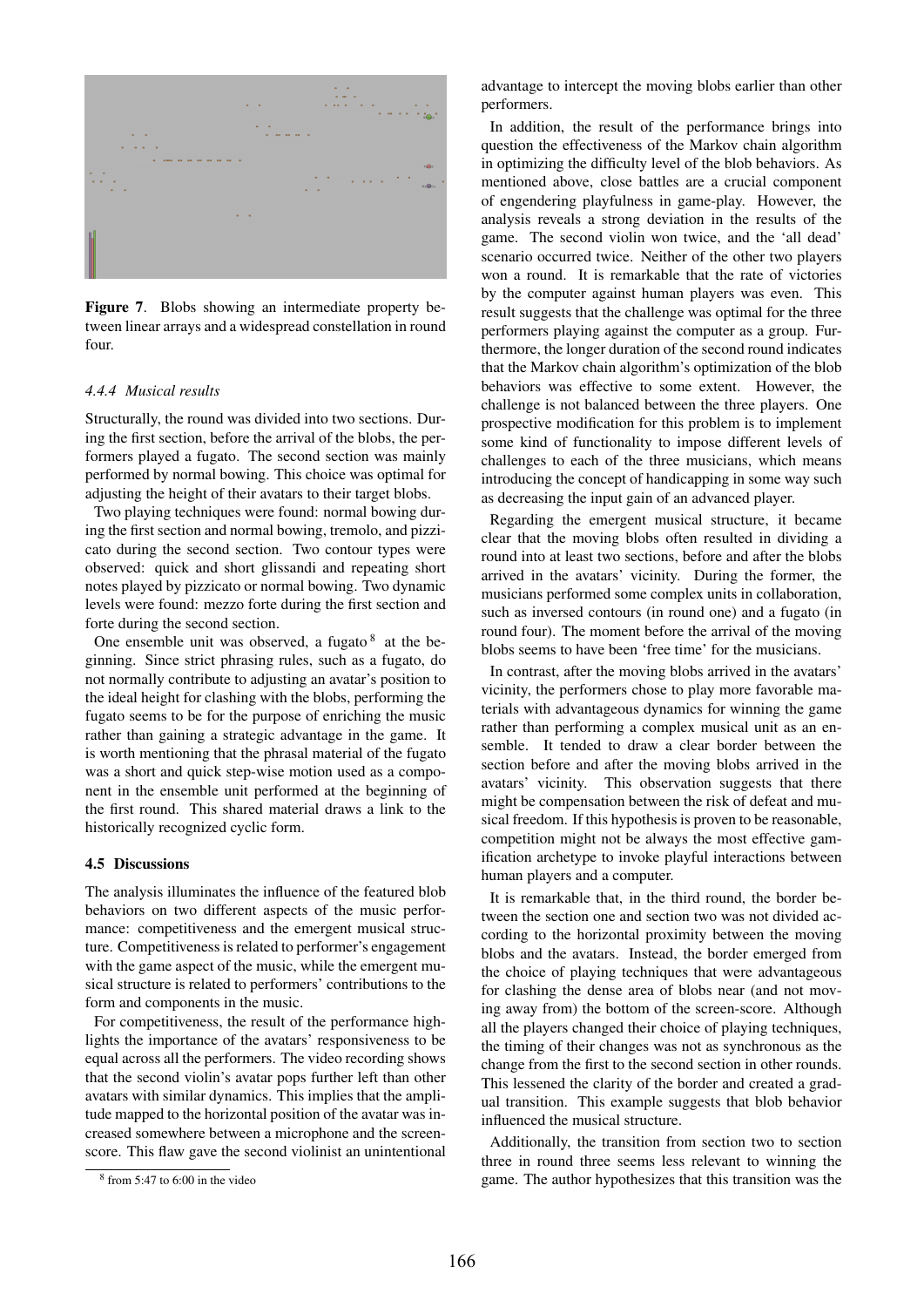result of the performer's choice of musicality induced by the infinite accumulation of the blobs in the screen-score. The accumulation deflated the value of the blobs towards the end of the round, resulting in a situation where the avatars can clash with the blobs regardless of the choice of playing techniques. This further suggests that the excessive amount of the rewards delivered a certain degree of freedom to the performers. Interviews with the players would help explore this choice further.

Notably, the blob behaviors play a pivotal role in weighting the emphasis of the performance on either competitiveness or a musical structure. Different forms of blob groups influenced the choice of musical parameter settings. For example, a linear array often invoked competitiveness. Performers tended to await the arrival of the blob array at the same position in height. In this case, the performers tended to play louder to intercept the blobs further away before the other performers reached them. This situation turned the performance into a dynamic level competition. In contrast, the widespread blob sequence emphasized the musical structure. Performers tended to reposition their avatars vertically on the screen-score by playing the glissandi. The pitch changes sometimes entailed interweaving the contrapuntal lines (e.g., at 0:19 in the video). Thus, the performance was more focused on a musical structure.

#### 5. EVALUATION AND FUTURE WORK

#### 5.1 Evaluation

The piece can be evaluated as partially successful in fulfilling the artistic objective, which was to integrate historically inherited compositional devices and enthusiasm of game-play into a piece of music. One approach was to use the midi sequence data of the Bach Invention as the initial contents on the screen-score in the first round. This approach worked fairly effectively, since the approach resulted in the contrapuntal interweaving between voices during the performance in the first round. Another approach was to use the Markov chain algorithm in order to involve enthusiasm of the game-play into the musical structure while keeping the elements of the compositional devices in the Bach Invention. The author found that the second approach requires some modifications to fulfill the artistic goal. Although competitiveness in the piece invoked enthusiasm of the game-play, the aforementioned conventional compositional devices (e.g., a fugato, a cyclic form) appeared only during the sections where the blobs symbolizing pitch notes in the Markov-generated midi sequences are away from the performers. The absence of the compositional devices questions the effectiveness of the Markov chain algorithm in the game context to create a synergy of the performers' game-play and the compositional devices.

## 5.2 Future work

In order for competitiveness to contribute to the enriching musical structure, the author envisions two further explorations: more drastic changes of the blob behaviours and the use of various mapping combinations between acoustic parameters of the instrumental sounds and behavioural parameters of the avatars.

For the former, one idea is to implement vertical blob motions from top to bottom in order to induce more contrasts in dynamics in music. The author expects that the vertical motions will induce a competition on dynamic level control instead of the competition on their loudness level observed in round one, two and four, since the performers need to adjust the avatar's horizontal position onto the course of the target blobs by a precise loudness control. Another idea is to implement horizontal blob motions from right to left for the emergence of a quiet music, as the performers would compete to adjust the avatars' vertical positions while playing as silent as possible to stay further ahead to the right on the screen.

For the latter, one idea is to map spectral centroid of the instrumental sounds to the avatars' vertical position. This mapping could invoke a competition on brightness in timbre, which may induce the use of various alternative playing techniques for the avatars' control, thereby contributing to enriching the musical textures. These modification ideas call for a further exploration on the influence of behavioural patterns of the blobs on various musical parameters for achieving the contribution of competitiveness to the musical structure.

## 6. CONCLUSIONS

*Super Colliders* applied the concept of gamification to a screen-score to invoke playfulness in performer-computer interactions. The paper introduced conceptual and technological aspects of the game design (i.e., the goals and rules, the behaviors of performing agents, and the design and implementation of the gamified screen-score). Next, elements relevant to the emergence of playfulness in light of the taxonomy of motivational affordances were identified. Finally, a performance was analyzed to investigate how the performers play a close battle with the game system and what musical results the performer-computer interactions entailed. Comparisons with the motivational affordance study illuminated the significance of the motivational need for *competence* in this piece. However, the analysis found the interactive computer system overpowered human players. This result indicates the need for modifying the second-order Markov chain to optimize challenges (i.e., blob behaviors) more effectively, which is essential to evoke playfulness. The author believes that the gamified screen-score has the potential to support the future adjustment of game mechanics, as the gamified screen-score is not just an intermediary of musical symbols between the Markov chain algorithm and human performers. Instead, it is a performance ecosystem in which multiple active agents continuously interact with each other through various modalities regardless of whether they are humans or computers.

#### Acknowledgments

The author would like to thank the members of Ligeti